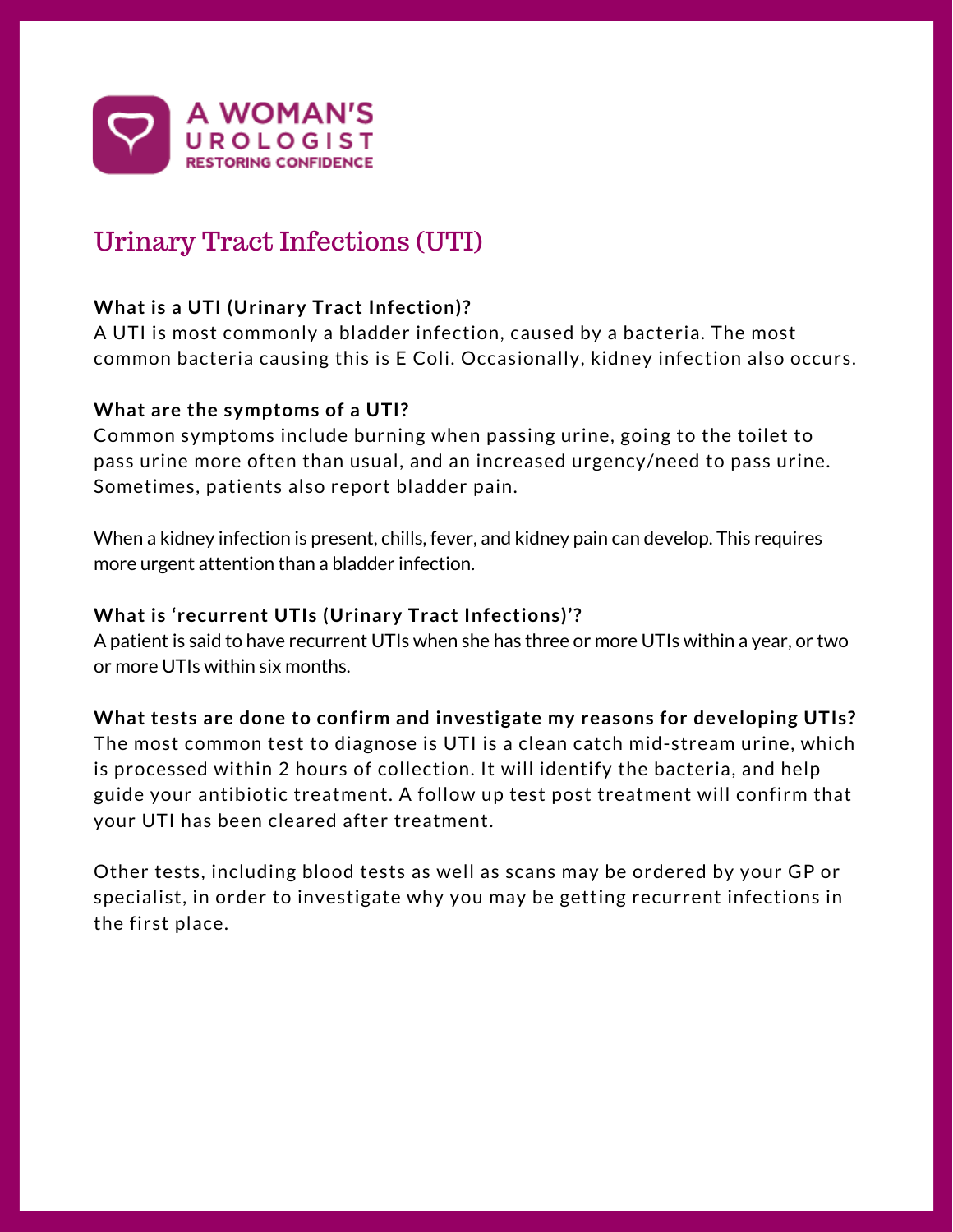# **Are there risk factors for developing recurrent UTIs?**

Yes, examples include people who are:

- Immunosuppressed
- On dialysis

#### Or have:

- Poorly controlled diabetes
- -Spinal cord injury, multiple sclerosis or other significant nerve problems
- -Urinary or faecal incontinence
- -Problems emptying their bladder
- -Vaginal prolapse
- -Certain types of kidney stones
- -Urinary tract abnormalities

#### Or uses:

- -Spermicide and diaphragm
- -An indwelling urinary catheter on a long term basis

# **Do Cranberry or probiotics help?**

Unfortunately, clinical studies so far haven't found convincing evidence that these strategies work.